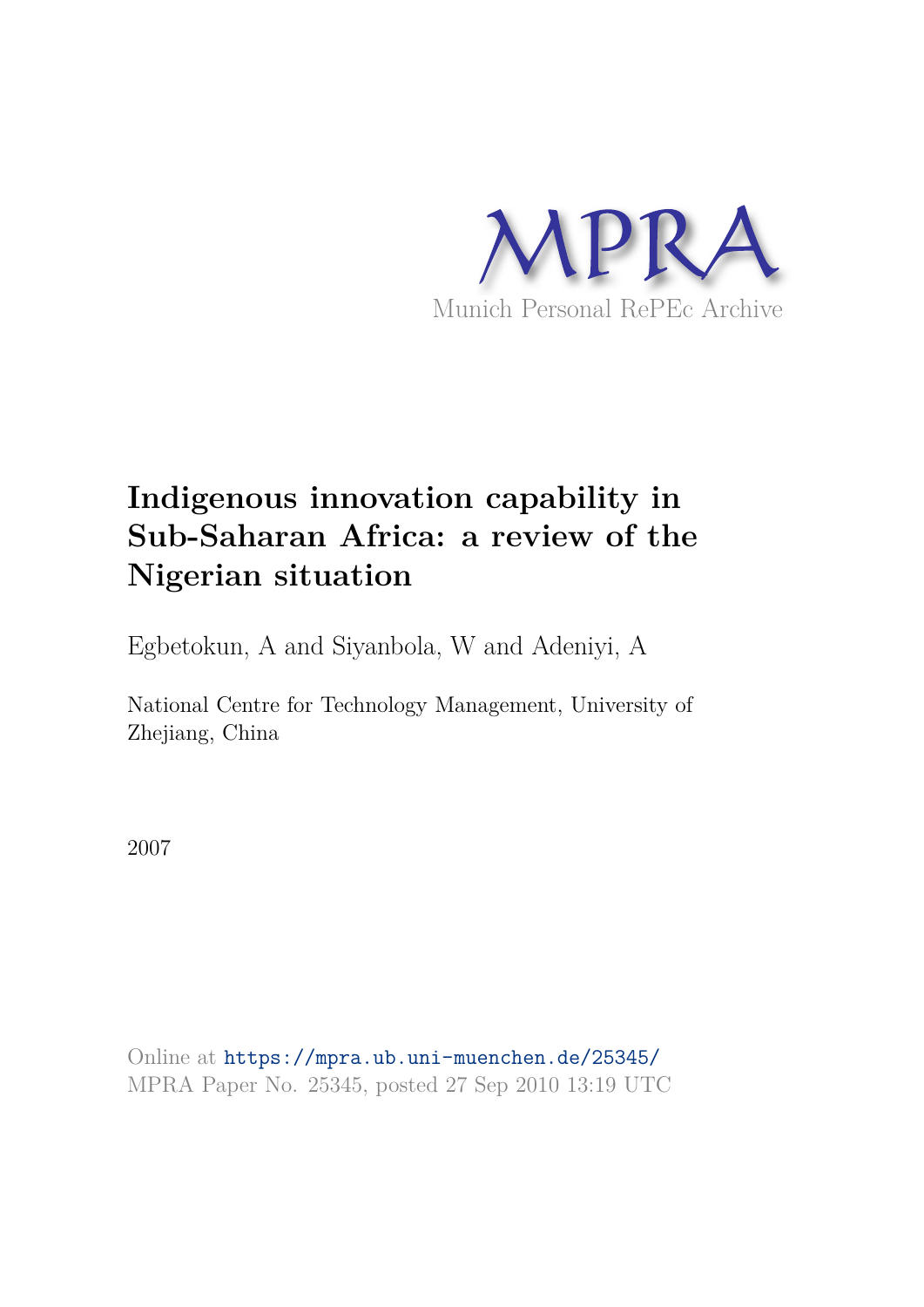# Indigenous Innovation Capability in Sub-Saharan Africa: A Review of the Nigerian Situation

## **A. A. Egbetokun**

National Centre for Technology Management, Obafemi Awolowo University, Ile-Ife, Osun State, Nigeria abiodun.egbetokun@nacetem.org

**A. A. Adeniyi** Technology Planning and Development Unit, Obafemi Awolowo University, Ile-Ife, Osun State, Nigeria aadeniyi@oauife.edu.ng

### **W. O. Siyanbola**

National Centre for Technology Management, Obafemi Awolowo University, Ile-Ife, Osun State, Nigeria dg.ceo@nacetem.org

#### **Abstract**

*Innovation process represents the long wave of value creation and it is the main powerful driver of future economic results of firms and nations. It therefore follows that for nations to compete successfully in the long run, they must innovate; and innovating entails building new competencies, new capabilities and new knowledge. This paper reviews the concepts of Science, Technology and Innovation and discusses the factors militating against the translation of scientific R&D outputs into innovations in Nigeria. The experiences of selected countries are reviewed to specifically highlight the importance of institutional framework and knowledge pool in the process of building indigenous innovation capability for national development. Policies, strategies and structures that could facilitate effective management of R&D and Innovation within the Nigerian knowledge system are suggested. We conclude that for Nigeria to progress in transforming R&D outputs to tangible products and services, appropriate mechanisms must be put in place in the areas of institutional framework, support structure, knowledge generation, innovation, education and technological entrepreneurship.*

#### **1. INTRODUCTION**

It is generally agreed that Science and Technology (S&T) are the keys to progress and industrial growth in today's increasingly knowledge-driven world. Most countries devote an increasing proportion of their talent and resources to S&T and to the associated Research and Development (R&D) in an attempt to attain a competitive edge, or to catch up with others. Researchers in the areas of sustainable competitive advantages have come to the conclusion that the only thing that endows a competitive edge on an organisation or a nation, is what it knows, how it uses what it knows and how fast it can know something new [1]. In other words, the cause of the competitive gap between nations and organisations is knowledge [2]. Within this context, innovation can be better understood as a process in which the organisation creates and defines problems and then actively develops new knowledge to solve them [3]. Innovation process represents the long wave of value creation and it is the main powerful driver of future economic results of nations and organisations. In that sense competing successfully in the long run means innovating and innovating entails

building new competencies, new capabilities and new knowledge. Competing for the future, therefore, is not necessarily based on products and services but on the underlying capabilities that make the products and services possible [4].

#### **2. SCIENCE, TECHNOLOGY AND INNOVA-TION (S, T & I) CONCEPTS**

Science and technology (S&T) have nowadays become symbiotic and interrelated. In fact, they have become so closely related that the one now depends on the other for its development [5]. Science is widely accepted as organised or systematic knowledge of empirical phenomena in nature, art and society. Its main goal is to direct or forecast these phenomena using the understanding acquired through systematic inquiry. Technology explicitly denotes the whole or an organic part of scientific and empirical knowledge relating to industrial activities, material and energy resources, modes of transportation and communication, and other similar fields that are directly applicable to the production and improvement of goods and services. The concept of "Science and Technology" means, nowadays, the totality of activities in a nation that lead to innovation. These include [5]: *Scientific and technology research, Experimental development, Scientific and technological services, Innovation* and *Diffusion.*

The benefits derivable from S&T are not actually realised in an economy until innovation and diffusion occur. It is innovation that transforms R&D results into useful products or processes which are then diffused through to the end-user. On its own, innovation is a process which comprises several stages and usually takes a considerable amount of time, conscious efforts and money. The phases in the innovation process include [6]: Idea Generation, Screening of Ideas, Research and Development, Business Analysis, Prototype Development, Test Marketing, and Commercialisation. The existence of the capability to execute and manage these activities cannot be taken for granted. This capability generally referred to in the literature as technological capability [7], has to be acquired through deliberate efforts aimed at assimilating, adapting and modifying existing technologies and/or developing new technologies. We place our emphasis here on a specific kind of technological capability – the innovation capability which specifically refers to the ability to make major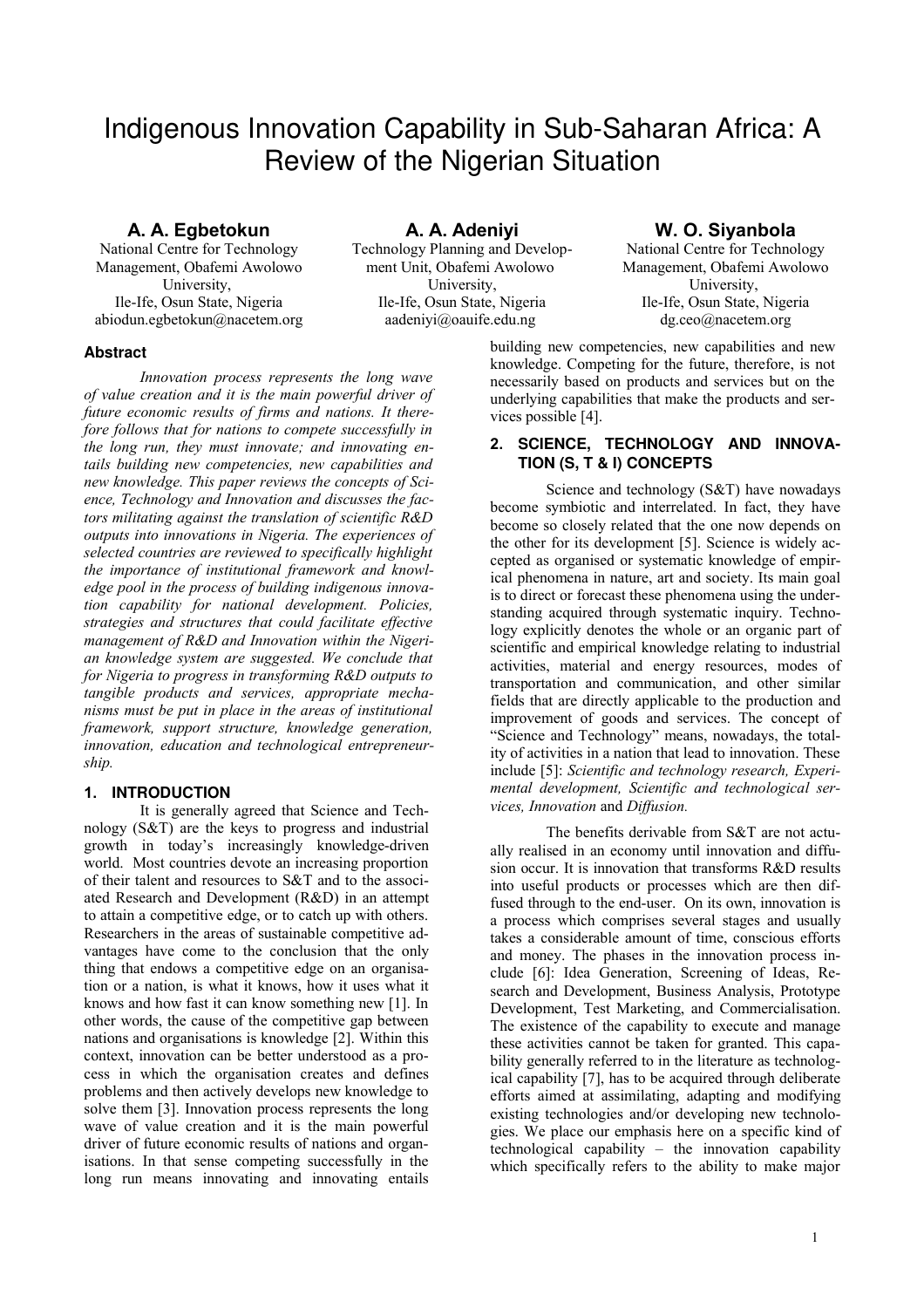improvements and modifications to existing technologies, and to create new technologies [8].

#### **3. RESEARCH AND DEVELOPMENT (R&D) AND THE NATIONAL INNOVATION SYS-TEM (NIS)**

Innovation feeds on knowledge that results from cumulative R&D experience and it also contributes to this stock of knowledge. Therefore, an economy's productivity level depends on its cumulative R&D effort and on its effective stock of knowledge, with the two being inter-related [9]. Indigenous R&D produces traded and non-traded goods and services that bring about more effective use of existing resources and thereby raises a country's productivity level [10]. Additionally, domestic R&D enhances a country's benefits from foreign technical advances, and the better a country takes advantage of technological advances from the rest of the world the more productive it becomes [11]. The cumulative R&D effort is therefore intimately related to national innovative capacity of a country to produce and commercialise a flow of innovative technology over the long term [12]. However, the success achieved by any nation in exploiting R&D outputs for growth and development depends on the effectiveness of the nation's National Innovation System (NIS). The NIS therefore provides a framework for evaluating holistically a nation's attempt at generating and applying knowledge for meeting the needs of her society.

The National Innovation System (NIS) has been described as the network of economic agents whose activities and interactions initiate, import, modify and diffuse new technologies. Four key elements of the NIS - Education and Research, Industrial Production, Finance, and Public Policy and Regulation, have been identified [13]. These elements have some organisations or institutions that perform specific functions such as teaching and talent filtering, research and development, industrial production, brokerage, policy, financial and legal support, among others [14]. Thus, innovation is the result of a complex interaction between various individuals and institutions that make up the system [15].

#### **4. THE NIGERIAN SITUATION**

The Nigerian economy remains largely dependent on natural resources, primary processing and manufacturing, and for the most part, on imported technologies in spite of the visible S&T infrastructural network and the R&D activities in a broad range of fields. There exists a severe information gap within Nigeria's NIS, and interactions among the elements are too weak to bring about innovations and knowledge-based industrial development in the country [15]. Thus, the effect of R&D in Nigeria on industrial growth and productivity has been minimal.

In Nigeria, R&D is carried out by 66 research organizations controlled by various Ministries such as Science and Technology; Education; Agriculture and Rural Development; and Industry. There are 80 Universities, 48 Polytechnics and 16 Colleges of Agriculture for manpower training and research. Altogether these institutions produce much less than 100, 000 S&T personnel each year. Some level of applied R&D also takes place in the private sector. However, the industrial sector does not make adequate use of the R&D results for the generation of innovation that can create wealth for both sectors. The main factors militating against commercialisation of research results in Nigeria as identified by researchers are [16-18]:

- a) Inadequate research orientations whereby more than 75% of research projects executed in the educational institutions/research institutes are not demand-driven.
- b) Non-availability of information on commercialisable inventions and R&D results to the intended user industries.
- c) Poor technological entrepreneurial culture.
- d) Inadequate infrastructure.
- e) Inadequate motivation for the commercialisation of inventions/research results.
- f) Lack of funding and efficient funding structure for innovation.
- g) Inadequate patent education.
- h) Absence of effective linkage between research organisations and industries, and
- i) Preference for foreign technology

The low level of industry-academic relations in terms of research observed in Nigeria has also been attributed to a number of factors such as communication gap, bureaucracy, inadequacy of research personnel, research facilities and infrastructure, politics and security, and the differences between industry and university culture as regards R&D activities [16]. As a result of this poor linkage, the industrial sector does not make adequate use of the academics for the generation of innovation that can create wealth for both sectors. This is in contrast to what obtains in the advanced countries where industry-academic relations are mostly on an R&D basis [16].

The Federal Government of Nigeria is currently taking concrete steps to address this problem through a number of initiatives. For instance the Federal Ministry of Science and Technology (FMST) through one of its agencies, the Raw Materials Research and Development Council (RMRDC) has profiled selected commercialisable research and development (R&D) results; and also embarked on efforts at developing local materials, products and technologies. NOTAP has also embarked on an awareness-creation program whereby technology information in patent documents is used to sensitize entrepreneurs to the usefulness of patent information as an innovative instrument for supporting SME creation, development and growth. A Presidential Committee on Invention and Innovation was also set up in 2006 to galvanize all these efforts and transform the outputs into concrete developmental indices. These are all steps in the right direction, but all agencies involved must be strengthened enough to ensure that the efforts pull through.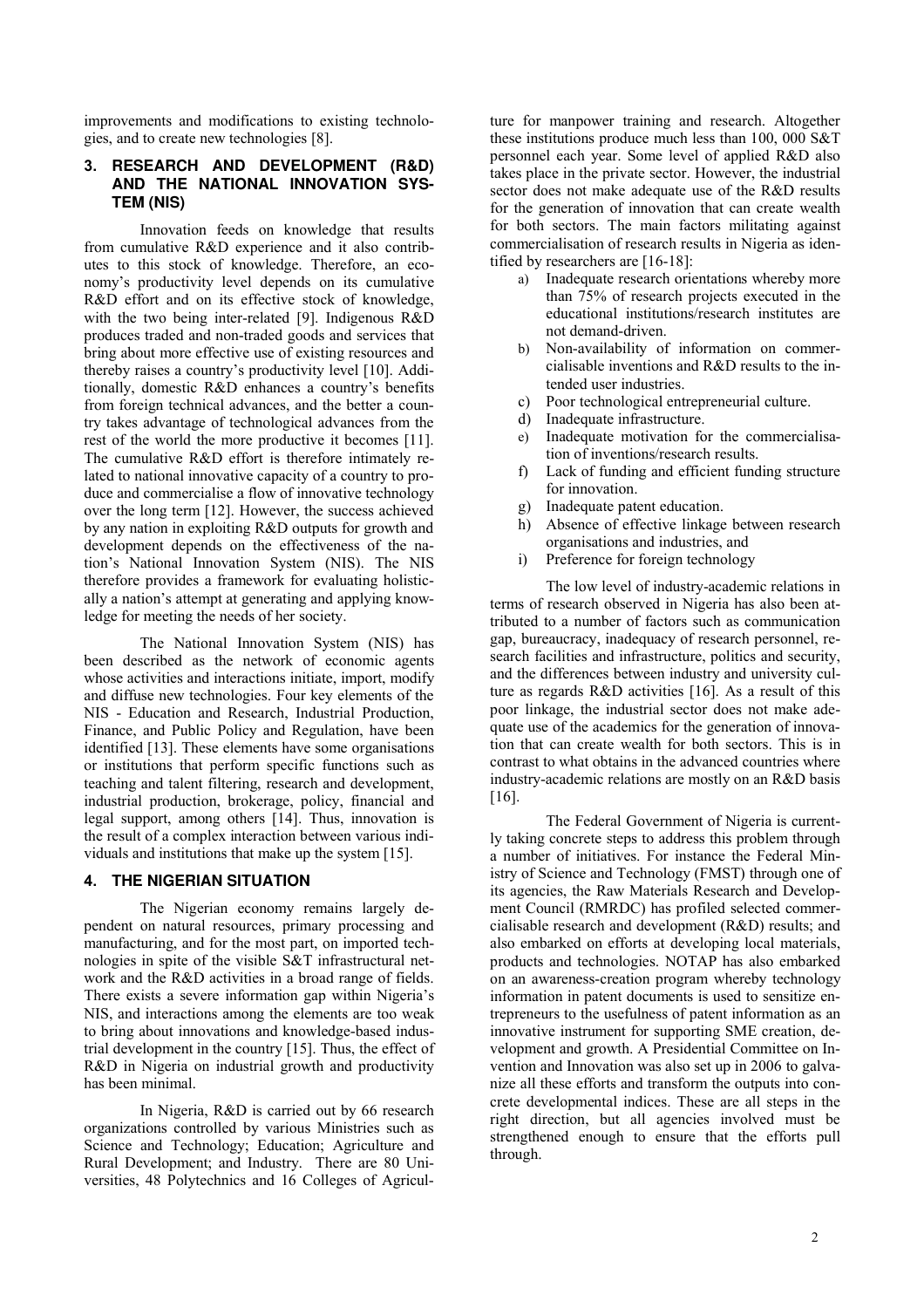Most Nigerian firms are weak in terms of inhouse R&D; and as a result do not have an efficient knowledge generation mechanism. In a 1999 study of 50 Nigerian food companies [17], it was found that most of the firms were not active enough in R&D as is reflected in their low funding and inadequate staffing for research. About 40% of these firms devote less than 0.5% of their annual turnover to R&D while only 20% devote between 1.5% and 2.4% of their annual turnover to R&D. This is in sharp contrast to the situation in Japan where close to 50% of companies spend at least 5% of their turnover; and in Australia where almost 30% of companies spend more than 5% of their turnover on R&D [19, 20].

In Nigeria, S&T fund has increased by about ten folds, from N1.5 billion in year 2000 to N16.0 billion in 2006. However, the question is – what percentage of that is spent on R&D? Most research institutes still complain that funds provided by government are inadequate for their operations. Staff emoluments and other charges still take up a high proportion of those funds, leaving only a small percentage for R&D efforts, which are sometimes duplication of projects already executed by other research institutes/institutions. This has now informed the intended establishment of the National Research and Development Coordination Council (NRD-CC). The council will coordinate the application of R&D funds until the commercialization stage. The National Science Foundation being proposed will also institute \$5.0 billion endowment for Nigerian researchers in Nigeria and in the Diasporas.

It has been shown [21] that the characteristics of innovative firms are strongly influenced by economic development and the management culture in the region. The findings from studies on the innovativeness of Nigerian firms [22-23] further confirm this. An examination of firms in the engineering and agro-allied sectors revealed that the firms innovate largely in response to materials constraints and scale bottlenecks (adaptive and incremental kinds of innovation). A particular constraint category shaping the rate of innovative activities is poor physical and engineering infrastructure [22]. Thus, the currently poor economic situation in Nigeria also constitutes a significant barrier to the development of the capability of indigenous firms to innovate at a level which could make for international competitiveness. Furthermore, most of the innovation expenditure in these firms is on improving and/or modifying existing products and processes. Linkages with local actors were found to be low while cooperation with foreign technical partners was rather on the high side. In other words, most of the enterprises, though fully Nigerian, depended on foreign firms for their growth [23].

#### **5. LESSONS FROM EAST ASIA**

A sound scientific and technological base, from which wealth-creating technological innovations and applications can develop, is essential to economic growth in a competitive international environment. This knowledge base should address the full spectrum of economic accumulation covering resource mobilization, effective production, knowledge-based marketing, sales, services and distribution of manufactured products. The efforts of the Newly Industrialising Countries (NICs) of East Asia, and their resultant economic growth in record time, are quite illustrative of this. The Asian NICs adopted the explicit technology policy approach. Thus, technological development in these countries took place over a much shorter period when compared to the European countries.

#### **5.1. The Indian Example**

The lessons from India offer us a good understanding of the place of virile institutions and functional infrastructure in developing indigenous innovation capability for national development. S&T infrastructure in India today is under the Central Government, State Government as well as public and private sectors.The Ministry of Science and Technology, which is the apex ministry responsible for S&T in India was formed through a Presidential Notification dated January 4, 1985. The departments under this ministry include the Department of Science and Technology (DST), the Department of Scientific and Industrial Research (DSIR), and the Department of Biotechnology (DBT), each of which has clearly defined, specific and closely monitored responsibilities. There are about 200 national laboratories and an equal number of R&D institutes in the Central Sector, while about 1300 R&D units exist in the industrial sector of India. The number of persons employed in the R&D establishments is estimated to be around 300,000 [24].

The country's university system (which comprises 162 universities, 32 institutions deemed to be universities, and 10 institutes of national importance), apart from being active in R&D, produces around 200,000 S&T personnel every year. The total stock of the S&T manpower in the country at the end of 1990 was estimated to be around 4.0 million [24]. The transfer of technologies developed through R&D in India is largely in the hands of India's National Research Development Corporation (NRDC), which has been described as a vital link in the innovation chain, and a prime vehicle for technology transfer. It issues licences for the commercial exploitation of technologies developed by research organizations [24].

#### **5.2. The South Korean Example**

The lessons from Korea offer us a good understanding of the place of education in national development. The achievement of rapid industrialisation of Korea was dependent on an educated workforce. From an illiterate workforce in the 1950s (22.0% in 1953), literacy rate increased to nearly 90% within two decades [25]. Interestingly, the private sector invests more than the government in education [25]. All levels of education are concurrently focused, creating a uniquely balanced system complemented with aggressive training of high calibre scientists and engineers in the West.

In addition, technological capabilities are key facilitators of the development process in Korea. In the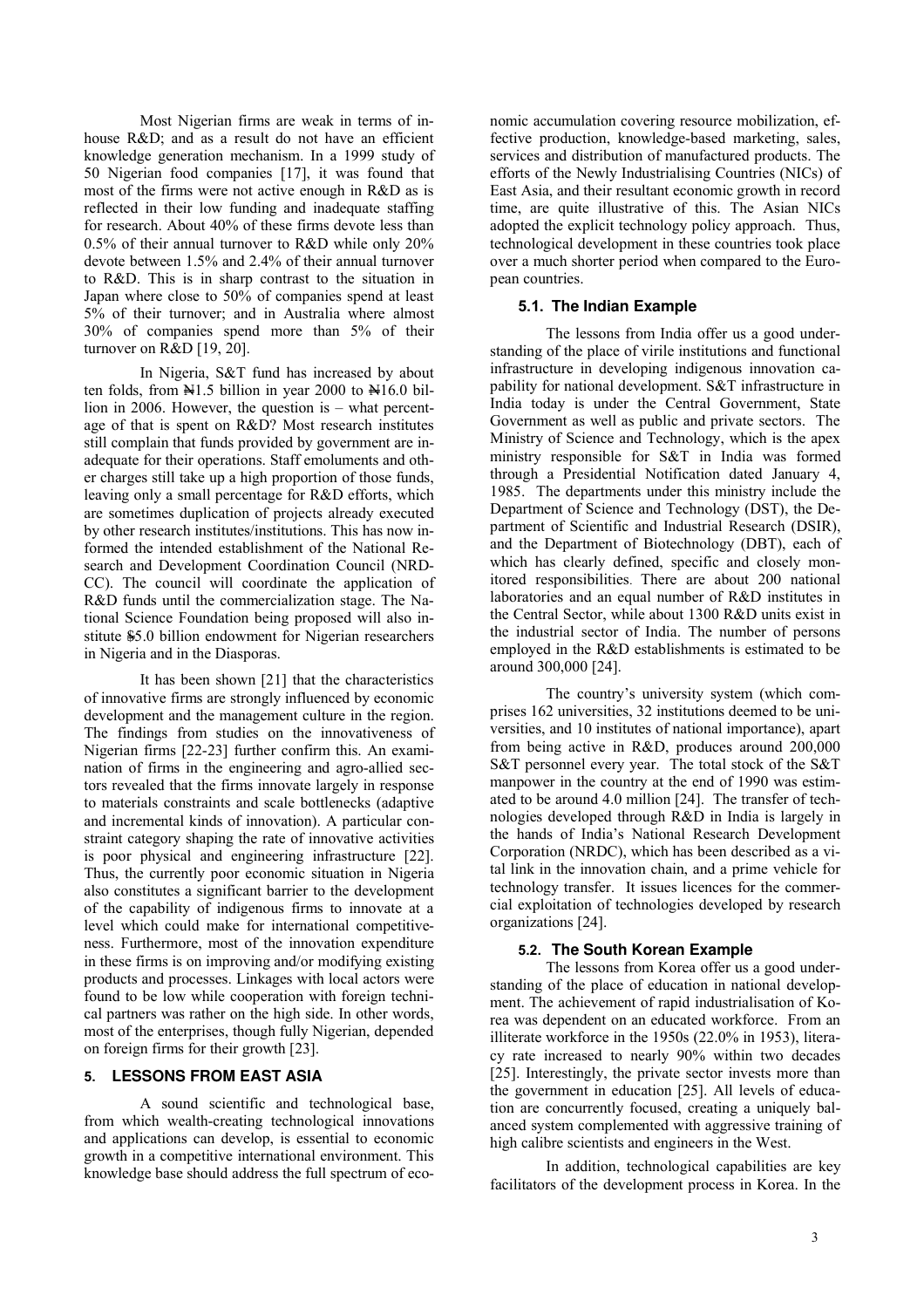past two decades, the Korean government has shifted its stance from having a leading hand in R&D activities from the 1960s and 1970s to the encouragement of private firms to perform R&D. In 1980, 62% of R&D was performed by public institutes, along with 9.2% by Universities and only 28.8% by private firms. By 2005, this had dramatically shifted to over 76% of research performed by private firms (an increase of over 48%) whilst the public sector only performed 13.8% (a drop of almost 48%) [24]. The type of R&D performed in Korea has shifted towards technology development rather than basic. Basic research declined from 22.9% in 1970 to 13.2% in 1996. In addition, the Korean state founded companies had reached the technological frontier from reverse engineering and efforts were poured into R&D to gain international competitiveness.

#### **6. RECOMMENDATIONS**

Having identified the factors militating against the translation of scientific R&D outputs into innovations in Nigeria; and having reviewed the examples of two East Asian countries, we propose the following specific measures.

#### **6.1. Research Re-orientation**

A situation where 75% or more of research projects arise from within the R&D institution is definitely not demand-driven and therefore may affect the adoption of the research outputs and consequently the development of innovation capability in the industrial sector. There is, therefore, a need for institutions to embrace interdisciplinary research, always looking to solve specific problems emanating from the industrial sector rather than basic or curiosity-oriented projects. This will guarantee attention and funding from the private sector. It will also facilitate effective research-industry linkage. The establishments of linkages organizations such as brokerage firms, academies of science and engineering, and business development companies, as suggested by Oyewale [15], should also be encouraged.

#### **6.2. Technological Entrepreneurial Culture**

Conscious effort must be made to improve the quantity and quality of S&T manpower in the country by introducing courses in technical entrepreneurship in the curricula of tertiary institutions in order to promote the interest to start-up technology-based micro, small and medium (MSM) enterprises.

#### **6.3. Improved infrastructure**

Presently, most Nigerian institutions lack basic infrastructure/modern research facilities needed to execute inventive projects. Therefore, it is advisable for institutions to use whatever meagre fund is available to provide facilities in areas where they have comparative advantage. These facilities can then be shared by other institutions.

#### **6.4. Motivation for Commercializing Inventions and Research Results**

The tacit nature of inventions may require the inventors to work closely with the industrial firms that are exploiting the inventions in some instances. The current conditions of public service do not allow the researchers to take up such appointments. Therefore policies to encourage researchers to nurture spin-off companies within or outside their institutions should be implemented. The institutions should also map out guidelines for disbursement and sharing of royalties that emanate from such activities.

#### **6.5. Promotion of Indigenous Technology**

The development of local technology solutions for industrial problems is a very promising option. Costs of procurement and maintenance will be lower while the choice of appropriate technologies will be less of a problem.

#### **7. CONCLUSION**

The 21st century is anchored on developments in science and technology, particularly, the new technologies, biotechnology, genetic engineering, new materials and indeed information and communication technologies. Nations are acquiring greatness and sustainable competitive advantage through the mastery and harnessing of technology; and consequent innovativeness and food security. To remain active players in the new world, Nigeria must be pro-active in the development of its driving technologies, and the school is where to begin. It is clear from the experiences of Korea that education, and in particular, technological education is the power of wise nations. It is also a known fact that the rapidly industrialising countries that are poorly endowed with natural resources have become successful economies through the development of sound innovation capabilities through the appropriate application of S&T. It is thus apparent that for Nigeria to progress in transforming R&D outputs to tangible products and services, decided steps must be taken in the areas of institutional framework, support structure, knowledge generation, innovation, education and technological entrepreneurship.